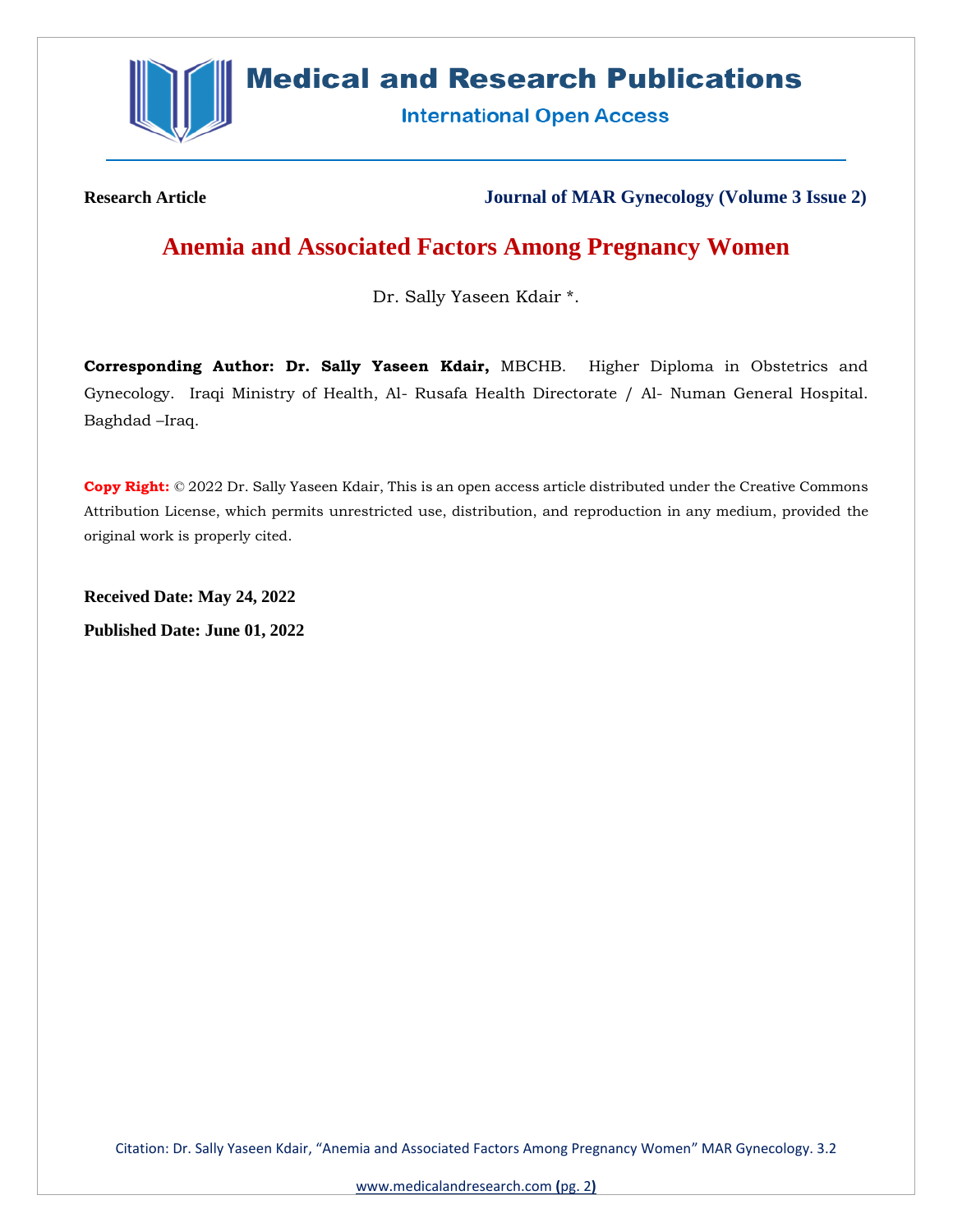#### **Abstract**

Anemia in pregnancy is a major public health problem in both low- and middle-income countries. This study aimed to assess the risk factors of anemia among pregnant women in Baghdad. A community based cross-sectional study was conducted among pregnancy women who attended the outpatient clinic in Baghdad city by convenience sampling. General questions regarding age, occupation, socioeconomic status, education, number of pregnancies, history of abortion, degree of anemia, contraceptive use, BMI and blood pressure were included. Frequencies and percentages used for descriptive variables. The findings revealed that the mean age of pregnant women was 24.8 with SD 6.9 and the highest percentage 63.7% of them were in the age groups 20 to 34 years old; 37.4% had primary education; 77.4% were housewives; 60.6% were living in middle SES and only 0.9% of them were smoker. Half of them had mild anemia and only 3.1% had severe anemic disease. In conclusion, majority of them had normal BMI; multipara, parous, one or more times of abortion. Few had a history of parasite infection. Need to enhances of pregnant women's knowledge about effects of anemia during pregnancy especially among those with low education, adolescent mothers and women of reproductive age in general.

**Keyword:** Anemia, Pregnancy, Risk, BMI, SES

#### **Introduction**

Anemia in considered a major public health problem and still has an important role in both mortality and morbidity among pregnant women, mainly in developing countries [1]. The World Health Organization (WHO) defines anemia as a condition in which the hemoglobin concentration of a woman during pregnancy is <11 g/dl [2-3]. The World Bank Group (WBG) estimates that the prevalence of Anemia among pregnant women in Iraq is nearly 38%, while the World Health Organization (WHO) estimates it approximately 31% in 2019[4]. In Africa, the prevalence of anemia was 57.1% among pregnant women, when the prevalence of anemia among pregnant women is 40.0% or more, it is considered as a severe public health problem [5]. During pregnancy, anemia increased more than fourfold from the first to third trimester [6]. It is a well-established fact that there is a physiological drop in hemoglobin Hb in the mid trimester, this physiological drop is attributed to increase of plasma volume and hence decrease of blood viscosity lead to better circulation in placenta [6].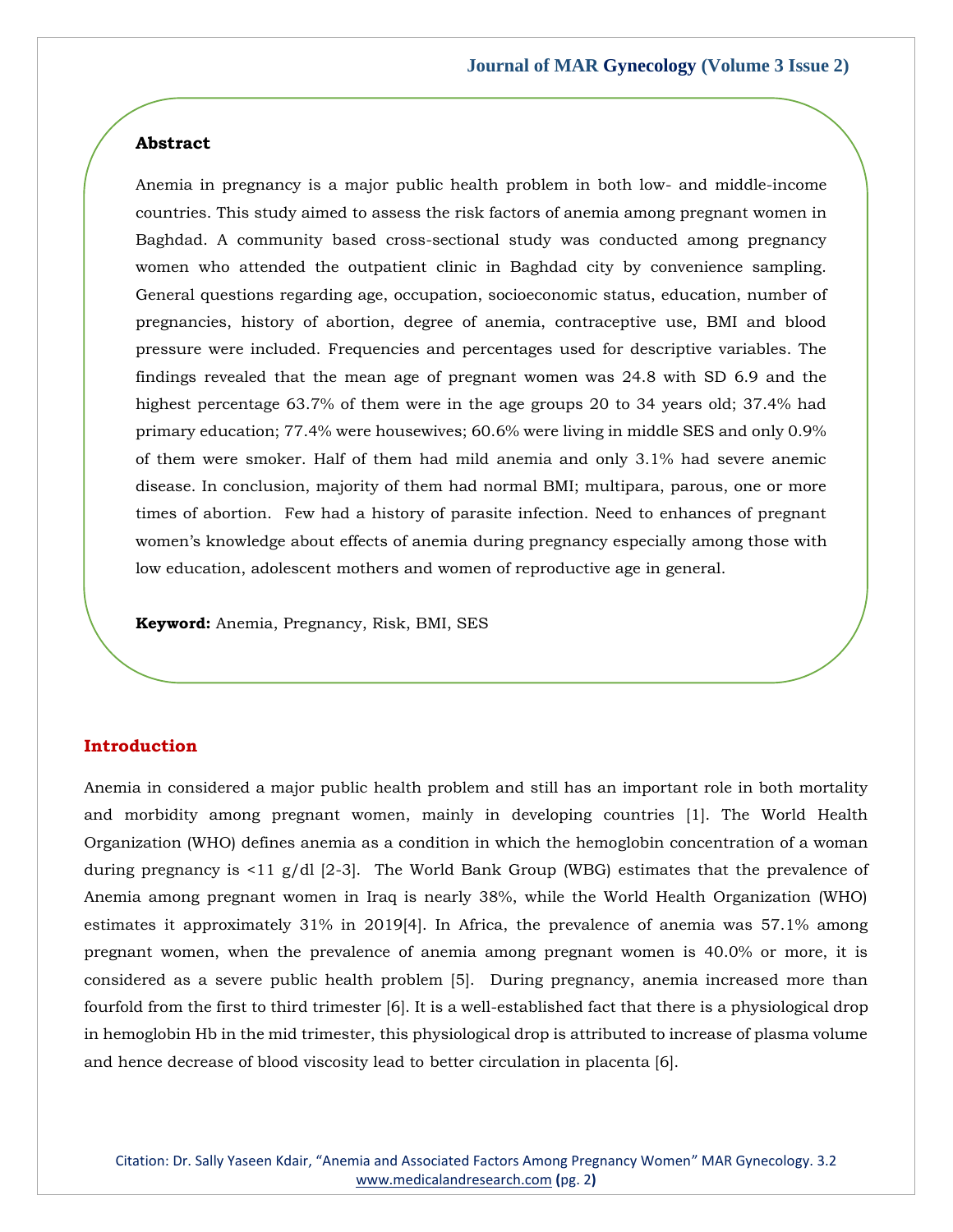The causes of anemia during pregnancy is multidimensional, however, in developing countries, it is predominantly nutritional deficiencies in iron, folate and vitamin B12. Other causes of anemia are loss of blood due to bleeding, failure of bone marrow to produce sufficient number of Red Blood Cells (RBCs) causing a plastic anemia, and parasitic diseases [7-8]. Different factors other than their awareness, behaviors and practices may also influence pregnant women's hemoglobin status, including sociodemographic variables such as employment , wages, parity, access to anemia therapy and even home toilet facilities associated with hook worm infestation [9]. Besides, inadequate intake of iron and folic acid during pregnancy has adverse neonatal outcomes such as; miscarriage, stillbirth, prematurity, low birth weight, congenital anomalies and perinatal morbidity and mortality [10-11]. Anemia in Pregnancy considered a significant public health problem; it has an essential role in disabled life and death of pregnant women and their future children, mainly in developing countries [12]. Emphasis should focus on pregnant women since they are especially at risk and health care providers must emphasis on teaching of pregnant women good long-term dietary habits as a part of an approach to health promotion [13]. Education and anemia attitude in pregnant women is considerably weak, which can be a major cause of problems related to pregnancy [14]. Therefore, proper awareness and educational programs about diet and lifestyle habits during pregnancy will reduce anemia prevalence rate [15-16]. This study aimed to assess the risk factors of anemia among pregnant women in Baghdad during the study period.

#### **Methodology**

A community based cross-sectional study was conducted between February and April 2022 among anemic women of reproductive age (14-49 years), who attended the outpatient clinic in Baghdad city. The sample consisted of 350 participants. The study protocol was approved by the ethical committee of the Iraqi Ministry of health. Women with malignancy or chemotherapy taken were excluded from this study. Convenience sampling was applied to recruit study participants. The data of the participants were collected through a self-constructed interview and each patient was asked to answer the questionnaire after explanation by the researchers in native language. General questions regarding age, occupation, socioeconomic status, education, number of pregnancies (including abortions and stillbirths), family history of anemia, contraceptive use, BMI and blood pressure were included. Questions related to the causes of anemia: Dietary habits (eating of fresh fruit, vegetables and meat), and supplement intake. Blood sample was taken for complete blood count include (hemoglobin level, Mean corpuscular hemoglobin (MCV), Mean corpuscular hemoglobin concentration (MCHC), and red cell distribution width (RDW), serum ferritin and ESR which measured by using Abbott 1000 hematological analyzer. According to World Health Organization definitions of anemia as hemoglobin less than 12.0 g/dL, and further categorized as mild  $(10.1-11.9 \text{ g}/\text{dL})$ , moderate  $(7.9.0-9.0 \text{ g}/\text{dL})$  and severe <7.0 (SPSS statistics version 20) was used for data entry and analysis.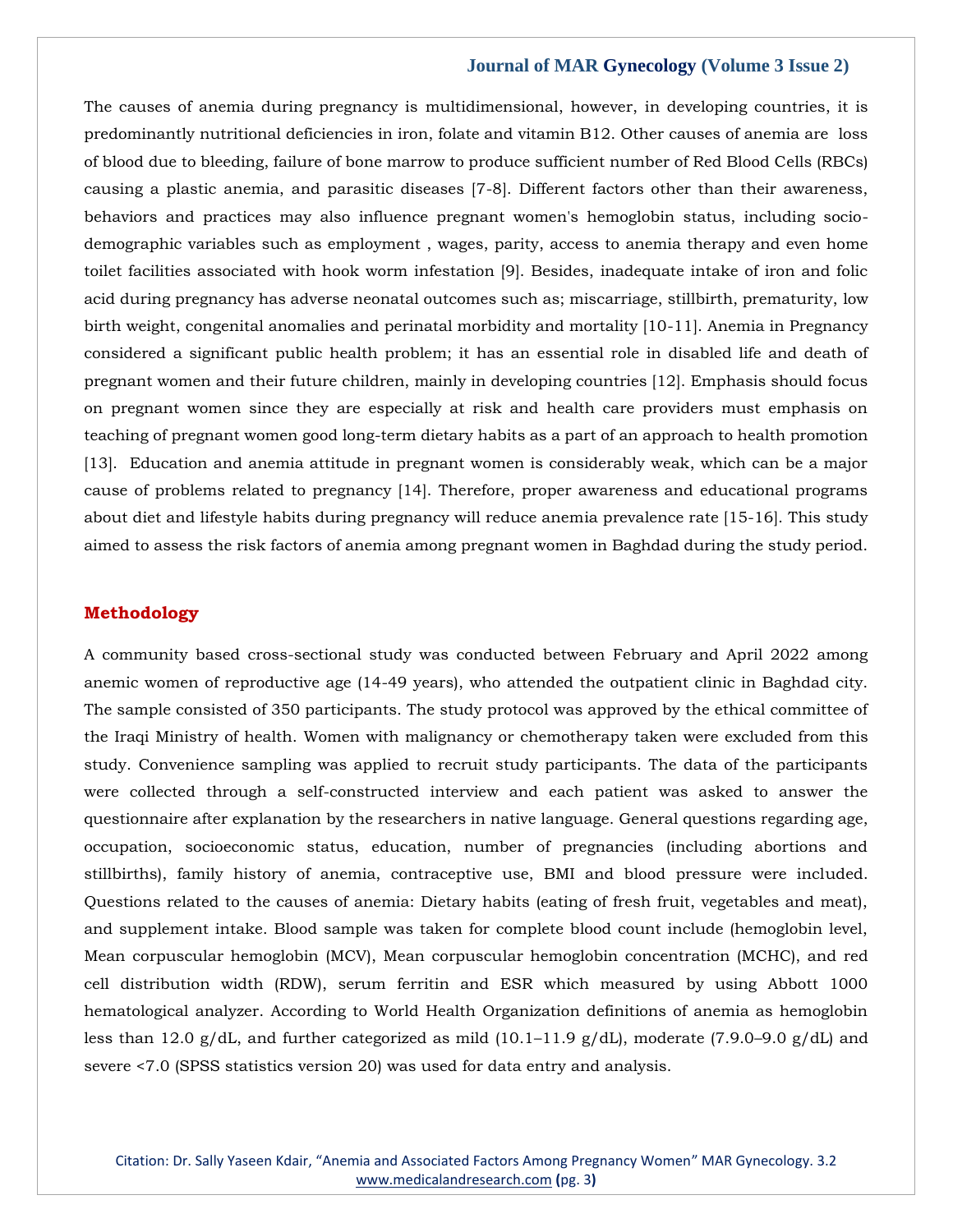The continuous variables were visually inspected for normality using histograms and described using mean and standard deviation. Frequencies and percentages used for descriptive variables. Ethical approval a verbal informed consent was taken from participants before starting the interview and the name of each participant was registered.

#### **Results**

Out of 350 of pregnant women with anemic disease, the mean age was 24.8 with SD 6.9 and the highest percentage 63.7% of them were in the age groups 20 to 34 years old; 37.4% of them had primary education; 77.4% were housewives; 60.6% were living in middle SES and only 0.9% of them were smoker as shown in Table 1. Regard to degree of anemia, 54% of them had mild anemia; 42.9% had moderate of anemia and 3.1% of them had severe anemic disease [Table2]. In Table 3 we show the highest percentage 66.3% of them had multipara and 63.1% had parous of parity. 49.2% of them were in the 3rd stage of pregnancy and 48% had one or more times of abortion. While in table 4 we show the dietary characteristic of studied sample , 65.1% of them were rarely eating the fresh fruit and meat and 59.7% were take the supplement food. For BMI, 63.1% of them had normal weight; 22.9% had overweight and 8.9% had underweight. 80.6% of them had 90/60 to 140/90 Bp and 59.4% had normal conjunctiva color as shown in Table 5. In figure 1 show that 55.7% of them had history of using the contraceptive while 44.3% were not used. 5.7% of pregnant women had a history of parasite infection as shown in figure2.

| <b>Variables</b> |                  | Frequency (350) | Percent |
|------------------|------------------|-----------------|---------|
| Age              | 20 <sub>20</sub> | 82              | 23.4    |
|                  | 20-34            | 223             | 63.7    |
|                  | $\geq 35$        | 45              | 12.9    |
|                  | Mean age         | 24.8±6.9        |         |
| <b>Education</b> | Illiterate       | 25              | 7.1     |
|                  | Read & write     | 28              | 8.0     |
|                  | Primary          | 131             | 37.4    |
|                  | Secondary        | 73              | 20.9    |
|                  | Collage          | 93              | 26.6    |
| Occupation       | Housewives       | 271             | 77.4    |
|                  | Employed         | 49              | 14.0    |
|                  | Student          | 30              | 8.6     |
| <b>SES</b>       | Low              | 53              | 15.1    |
|                  | Middle           | 212             | 60.6    |
| <b>Smoking</b>   | Yes              | 3               | 0.9     |
|                  | Sometimes        | $\overline{4}$  | 1.1     |
|                  | No               | 343             | 98.0    |

**Table 1:** Characteristics of studied sample

Citation: Dr. Sally Yaseen Kdair, "Anemia and Associated Factors Among Pregnancy Women" MAR Gynecology. 3.2 [www.medicalandresearch.com](http://www.medicalandresearch.com/) **(**pg. 4**)**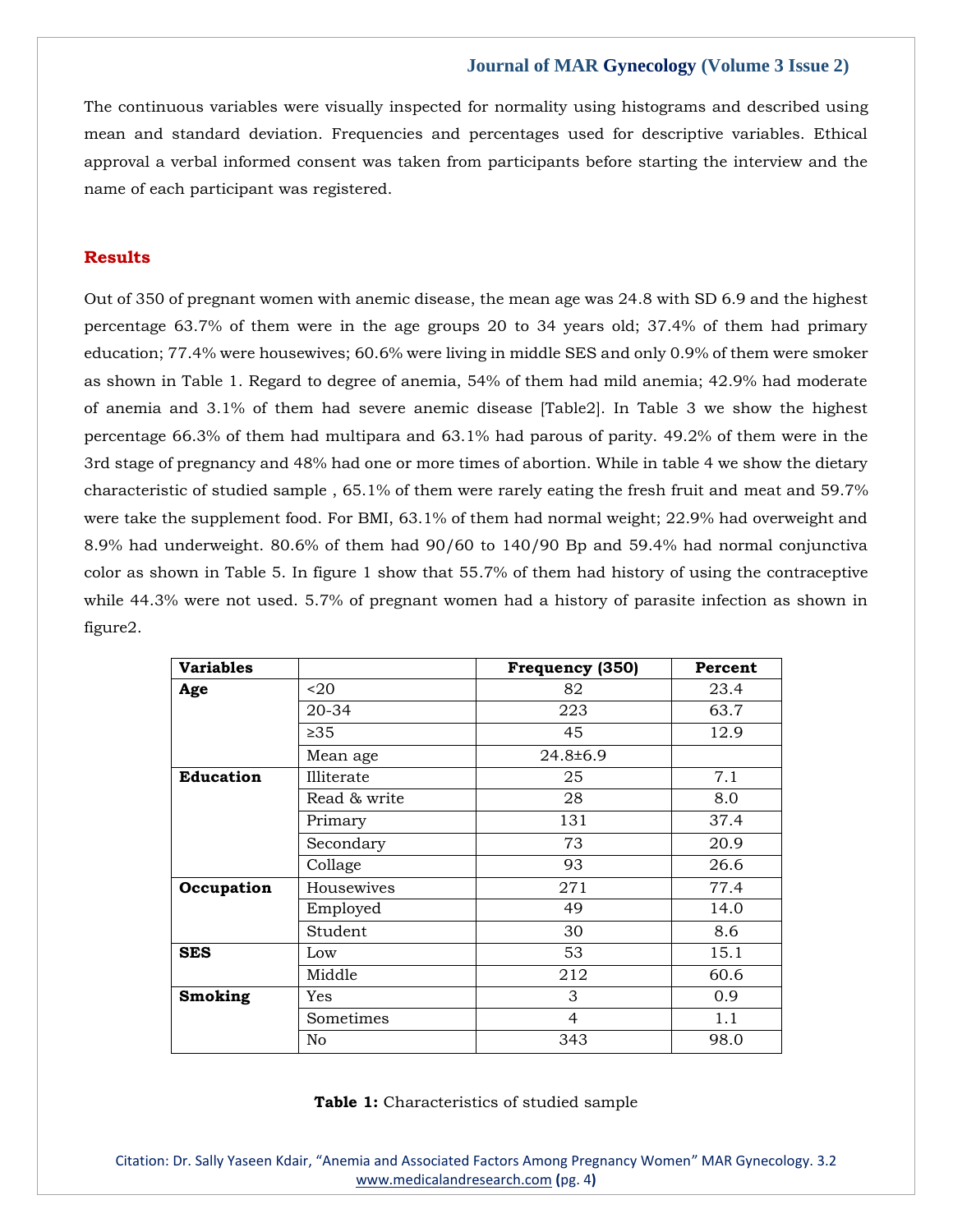| Degree of anemia    | Frequency | Percent |
|---------------------|-----------|---------|
| Mild (10-11.4g/dl)  | 189       | 54.0    |
| Moderate(7-9.9g/dl) | 150       | 42.9    |
| Severe $(7.0g/dl)$  | 11        | 3.1     |
| Total               | 350       | 100     |

**Table 2:** Degree of anemia among pregnant women

| <b>Variables</b>           |                           | Frequency (350) | Percent |
|----------------------------|---------------------------|-----------------|---------|
| Gravid                     | Primipara                 | 118             | 33.7    |
|                            | Multipara                 | 232             | 66.3    |
| <b>Parity</b>              | Nulliparous               | 129             | 36.9    |
|                            | Parous                    | 221             | 63.1    |
| <b>Gestational age</b>     | 1 <sup>st</sup> trimester | 78              | 22.2    |
|                            | 2 <sup>nd</sup> trimester | 100             | 28.6    |
|                            | 3 <sup>rd</sup> trimester | 172             | 49.2    |
| <b>History of abortion</b> | Zero                      | 182             | 52.0    |
|                            | >one                      | 168             | 48.0    |

**Table 3:** Obstetric and maternal characteristics of the studied sample

| <b>Variables</b>       |           | Frequency (350) | Percent |
|------------------------|-----------|-----------------|---------|
| Eating of fresh fruit, | Regularly | 122             | 34.9    |
| vegetable and meat     | Rarely    | 228             | 65.1    |
|                        |           |                 |         |
| Supplement intake      | Yes       | 141             | 40.3    |
|                        | No        | 209             | 59.7    |

**Table 4:** Dietary characteristics among pregnant women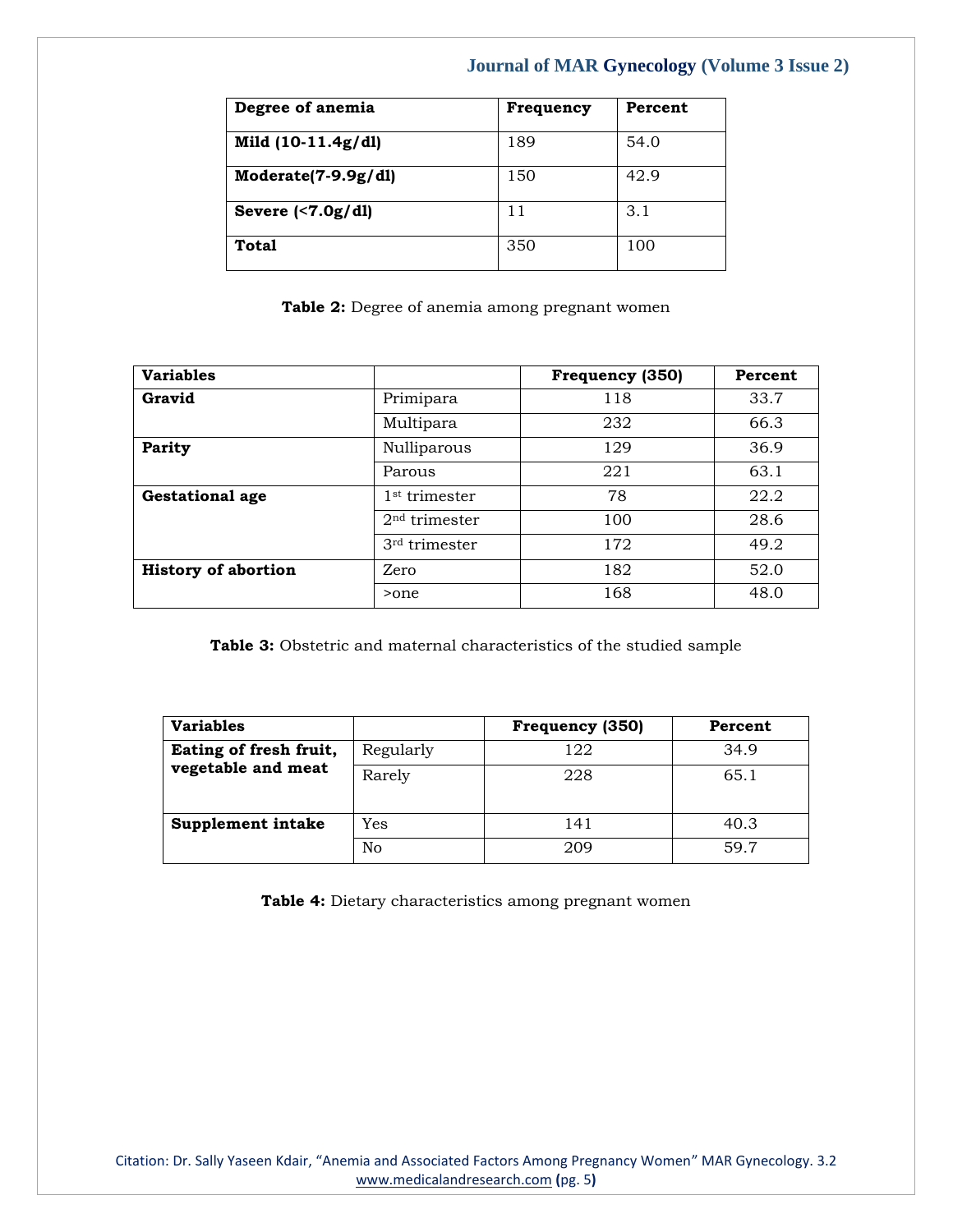| <b>Variables</b>      |                           | <b>Frequency</b><br>(350) | Percent |
|-----------------------|---------------------------|---------------------------|---------|
| <b>BMI</b>            | Underweight $($ <18.5 $)$ | 31                        | 8.9     |
|                       | Normal (18.5-24.9)        | 221                       | 63.1    |
|                       | Overweight (25-29.9)      | 80                        | 22.9    |
|                       | Obese $(230)$             | 18                        | 5.1     |
| <b>Blood pressure</b> | < 90/60                   | 21                        | 6.0     |
| mmHg                  | 90/60 to 140/90           | 282                       | 80.6    |
|                       | >140/90                   | 47                        | 13.4    |
| Conjunctiva color     | Pallor                    | 142                       | 40.6    |
|                       | Normal                    | 208                       | 59.4    |

**Table 5:** Medical and physical findings of the study



Figure 1: Bicart of contraceptive use among pregnant women





Citation: Dr. Sally Yaseen Kdair, "Anemia and Associated Factors Among Pregnancy Women" MAR Gynecology. 3.2 [www.medicalandresearch.com](http://www.medicalandresearch.com/) **(**pg. 6**)**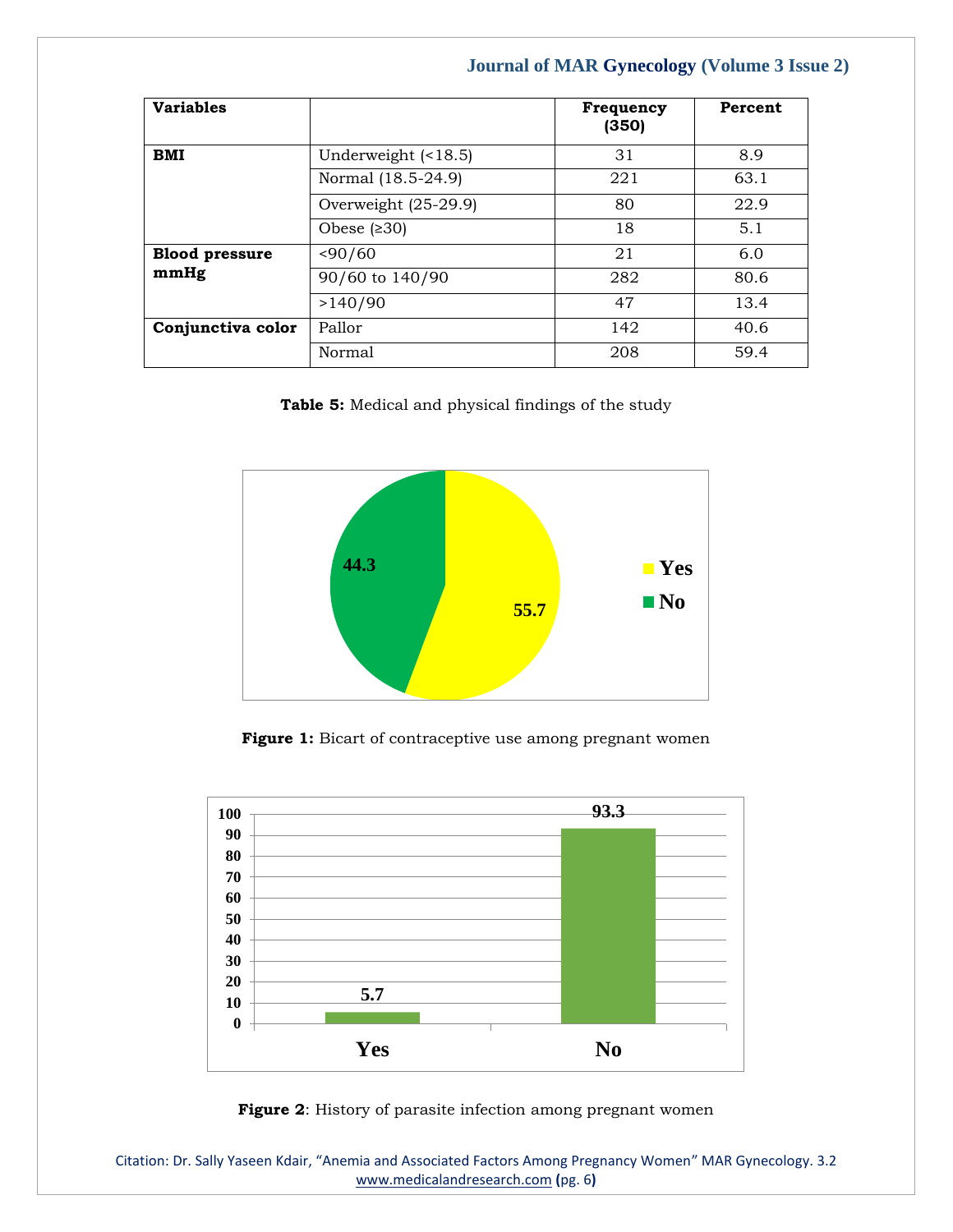

**Figure 3**: Bichart of previous operation among pregnant women

#### **Discussion**

In this study, we discovered that the proportion of pregnant women who were anemic and had a hemoglobin level less than 11gm/dl were about 46% which is considerably higher than the estimated rate of the WHO[17 ] and are nearly compatible with several local studies[18-19 ]. The prevalence of Anemia and level of Hemoglobin of pregnant women seem to be within similar values reflects the universal distribution of the problem and the similarity of the living conditions across the governorate. This high level of anemia prevalence is considered a severe public health problem according to the classification of the WHO [20], due to its associated impact on the general health of the community. In the present study ,the highest percentage 63.7% of pregnant women were in the age groups 20 to 34 years old; In comparison with other studies done it by Somali Region, East Ethiopia, were (49.1 %) of participant were in the age group (20 -24) years old [21], and a study done in Baquba Governorate / Iraq , the authors found the 30% in the age (25-29) years old[22]. Nguyen et al. report that, of the total change in Hb levels observed among pregnant women in India, 2% was attributable to an increase in average maternal age, which increased from 23.5 years to 29.4 years between 2006 and 2016 [23]. Similarly, Chakarbati et al. [24] observed that one additional year of age at pregnancy was associated with a 3.2% decrease in anemia prevalence, over a 10-year period. In Guinea, anemia prevalence among women of reproductive age was decreased significantly between 2005 and 2012, but only among women aged 20–29 years (2005: 54.9%; 2012: 49.1%) [25]. Similarly, in Bangladesh, Ara et al. [26] found that women aged 35 years and older had higher odds of being anemic compared to their younger counterparts between 2014 and 2017 (35–45 vs. 15–25: aOR = 1.72, CI: 1.00 to 2.97; >45 vs. 15–25: 2.18, 95% CI 1.15 to 4.12). However, in Zimbabwe, age was significantly and independently associated with anemia among WRA only in 2005, but not in 2010 or 2015 (40–44 vs. 20–24 aOR = 1.66, 95% CI 1.28 to 2.16; 45–49 vs. 20–24 aOR = 1.80, 95% CI 1.35 to 2.41)[27]. In this study, the highest percentage 37.4% of them had primary education; 77.4% were housewives; 60.6% were living in middle SES and only 0.9%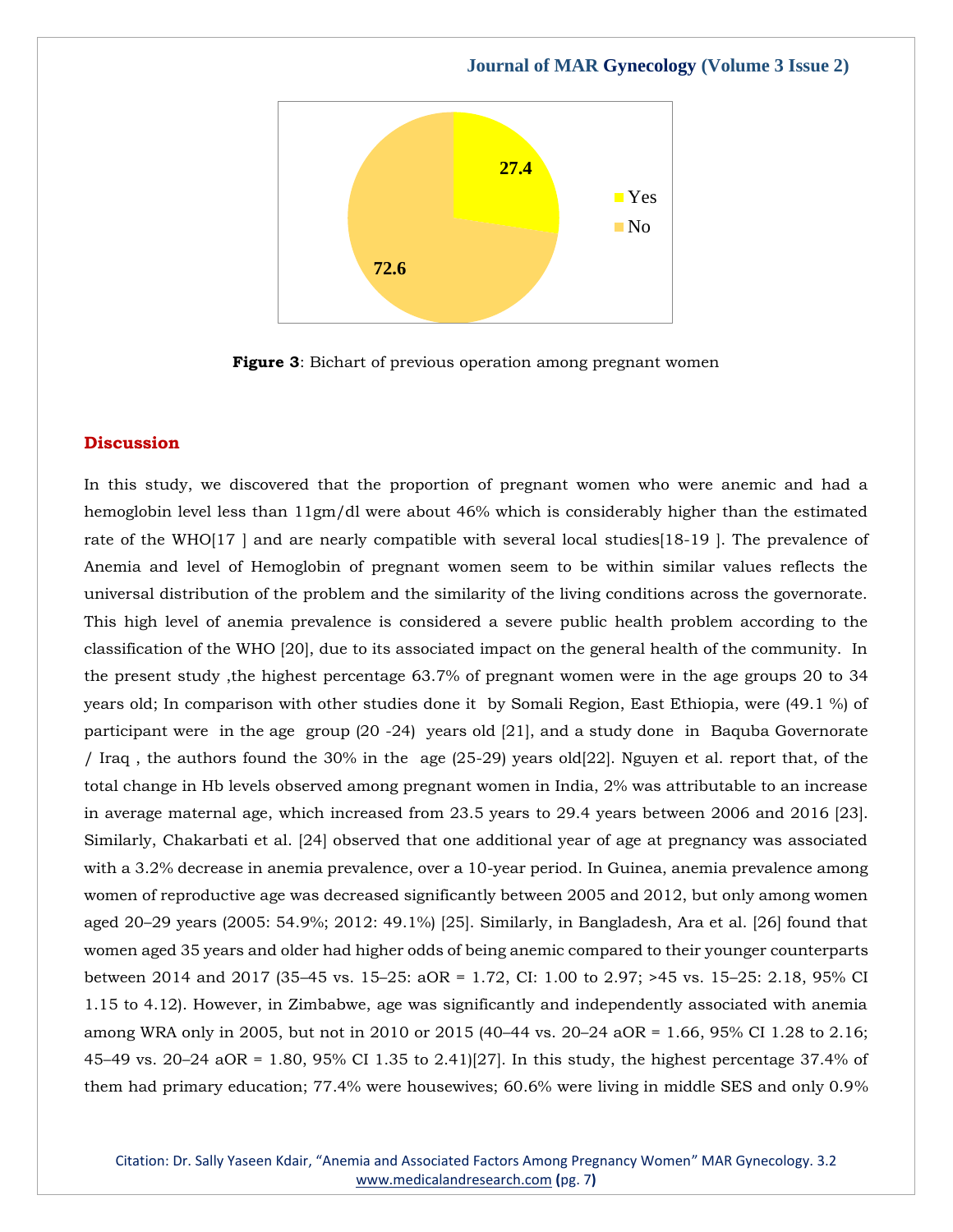of them were smoker. Across sectional study in Ethiopia to assessing women's risk factors of iron deficiency anemia. Findings depicts that (30.5%) of mothers aged 23-27 years, (39.1%) were primary school educated, (46.1%) were housewives, (60.9%) were lives in small family, (46.1%) at middle level of economic status and lives in urban areas[26]. The same result was documented in retrospective case control study done in, it was observed that pregnant housewives were two times more likely to develop anemia than who have job, the possible reason may be that housewives may have financial constraint, work load and may not have early access to health care services. Nguyen et al. report that, of the total change in Hb levels observed among pregnant women in India, 24% was attributable to improvements in maternal education [23]. In Tanzania, Heckert et al. observed that 36% of the change in anemia prevalence among WRA was attributable to improvements in maternal education [28]. Over a ten-year period in India, one additional year of increase in maternal educational attainment was associated with a 1.8% decrease in anemia [24]. In Cambodia, improvement in maternal education between 2000 and 2014 was also associated with a decrease in the prevalence of anemia (adjusted β −0.08, 95% CI −0.13 to −0.03) [29]. Similarly in Ethiopia, the odds of anemia among lactating women who were employed outside the home decreased significantly between 2005 and 2011, compared to women who were not employed (aOR 0.71; 95% CI 0.63 to 0.80) [30]. The level of income and wealth determine a household's ability to access elements pivotal to the health and well-being of its members, including food and healthcare. Using regression-decomposition analysis, Nguyen et al. report that of the total change in Hb levels observed among pregnant women in India, 17% was attributable to a household's socioeconomic status [23]. In Tanzania, Heckert et al. observed that 36% of the change in anemia prevalence among WRA was attributable to an increase in household wealth (results were combined for household wealth and maternal education) [28]. Similarly, in Rwanda, Iruhiriye et al. reported that 7% of the observed change in anemia among women was accounted for by the increase in the number of assets owned by the household [31]. In addition, three additional studies observed a statistically significant trend in WRA anemia reduction and an increase in household wealth. In Cambodia, the increasing wealth index was significantly associated with the observed decrease in anemia prevalence between 2000 and 2014 (adjusted  $\beta$  -0.13, 95% CI -0.16 to -0.11) [29]. In Ethiopia, the odds of anemia among lactating women from the middle and rich wealth tertiles decreased significantly between 2005 and 2011, compared to women from the poorest tertile (aOR 0.83; 95% CI 0.70 to 0.98) [30]. In Guinea, between 2005 and 2012, the decrease in anemia prevalence was statistically significant for WRA from the highest household wealth quintile (2005: 50.4%; 2012: 42.8%) [25]. On the other hand, in India, states with lower per capita income and education among ≥15 years old in 201, experienced a greater and statistically significant reduction in anemia prevalence between 2010 and 2017 (annualized change: low SDI states = −0.98%; middle SDI states = −0.61%) [32].

The highest percentage 66.3% of them had multipara .The results of this study is different with other study found in Waist governorate, were (46.7 %) of study group had three and more pregnancies [33]. Also disagree with other studies done in Babylon teaching hospital, were the majority of the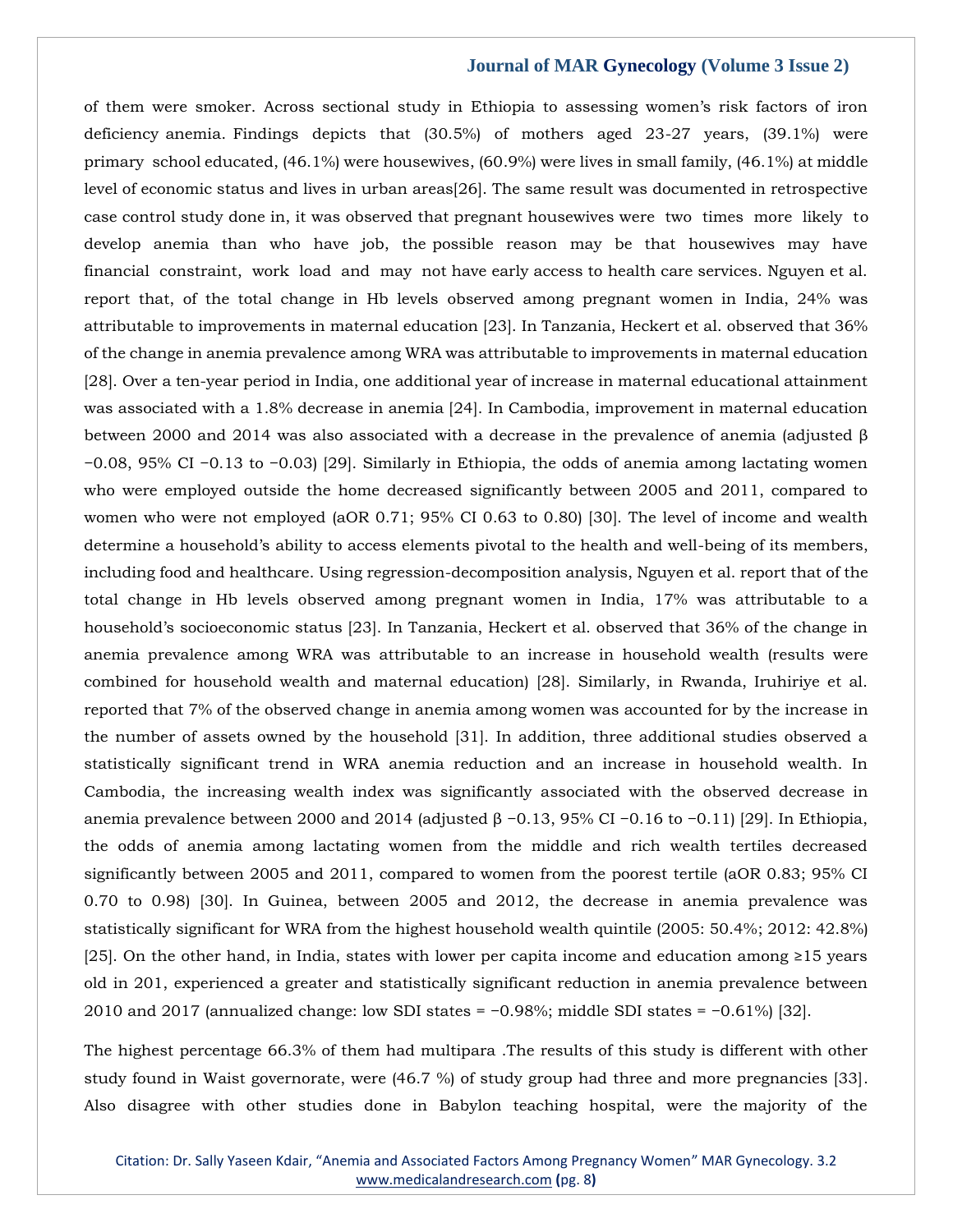study sample (59.0%) were gravidity numbers (3-4)[34]. And agree with study which reported regarding to Parity, the highest percentage (63.1%) for study group have (1-2) [22]. In India, between 2005 and 2015, the odds of anemia among nulliparous pregnant adolescent women (15–19 years) remained consistently higher compared to older women (20–49 years), even when an overall decrease in anemia prevalence among adolescent women was observed (2005: aOR = 1.19, 95% CI 1.05 to 1.37;  $2015: aOR = 1.16$ , 95% CI 1.03 to 1.31) [35]. In addition to age, the number of children a woman has, as well as the interval between two consecutive pregnancies, is also directly associated with her nutritional status. Nguyen et al. report that, of the total change in Hb levels observed among pregnant women in India, 6% was attributable to the number of children under the age of five years that a woman had [23]. Having more than two children was also associated with higher odds of being anemic among pregnant women in Brazil, between 2002 and 2008 (>2 children vs. ≤2 aOR 1.61, 95% CI 1.36 to 1.91) [36]. Higher parity and short birth intervals are also known risk factors for anemia among WRA. In India, the authors found that, among pregnant women, a decrease in the number of children < 5 years accounted for 6% of the increase in measured Hb, observed between 2006 and 2016 [23]. Higher parity (>4 children) was also associated with the increased odds of anemia among women in Nepal in 2016, where anemia prevalence actually increased between 2006 and 2016 [37]. On the other hand, having more than one child was associated with a decrease in the odds of anemia in rural Western China in 2001 and 2005 [38]. One possible explanation for this contradictory finding could be China's family planning program during this time, which allowed for more than one child based on sub-population characteristics, such as socioeconomic conditions [39]. Therefore, it is possible that those families who chose to have more than one child belonged to a higher socioeconomic stratum. Parity had a mean of 1.0 birth (95% CI 0.9, 1.1). At the final Hb reading parous women were more likely to have anemia than nulliparous women. At both Hb readings, the grade of anemia increased with parity. An anemic woman with at least one previous birth was more likely to have Grades II to III anemia, than a nulliparous anemic woman at first and final Hb readings. Gravidity had a mean of 1.4 (95% CI 1.3, 1.5). At the final Hb reading the presence of anemia increased with gravidity such that a multigravid or grand multigravid woman was more likely to be anemic than a primigravid or secundigravid woman[40]. Whereas a history of single or recurrent abortion of case study group (48%) .Also the result is similar to what had been reported in West Ethiopia, were (85.3 %) & (91 %) of participant didn't have abortion [41]. Uche-Nwachi, 2010 found that, Of the 618 abortions studied, 55% were spontaneous and 45% induced [40]. The presence of anemia at the first Hb reading was not associated with spontaneous ( $p = 0.119$ ) or induced abortions ( $p = 0.312$ ). No association existed between the presence of anaemia at final Hb and induced abortions ( $p = 0.400$ ). However, at final Hb reading persons with 2-3 spontaneous abortions were more likely to have anaemia than those who had one [40].

49.2% of them were in the 3rd stage of pregnancy and a study in India by Uche[40], the authors found the gestational age at first visit was inversely related to the presence of anemia at the first Hb reading.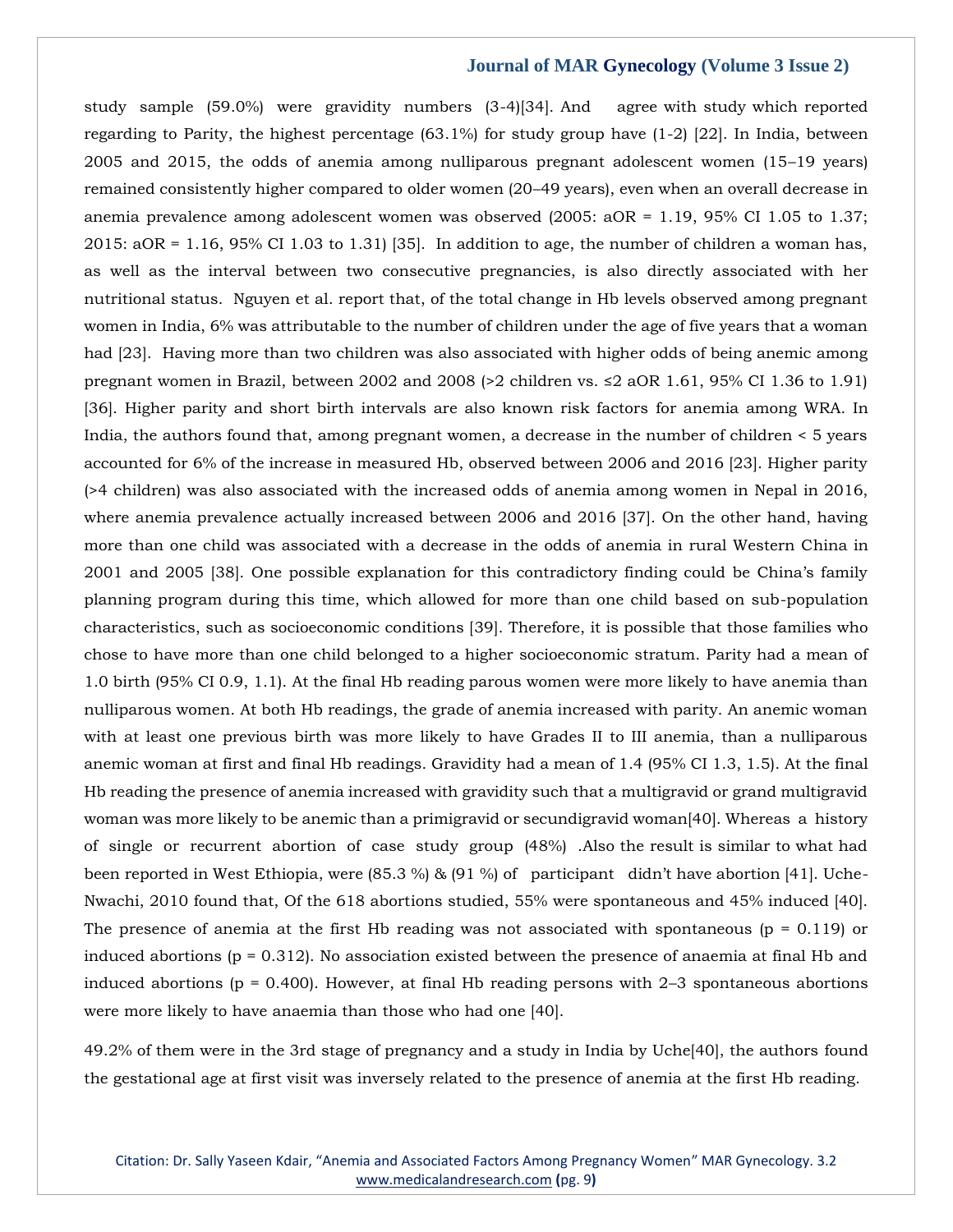Women whose first visit was during the second trimester (60.8%) were more likely to be anaemic at the first Hb reading than those who had their first visit during the first trimester (39.2%). In this study, 65.1% of them were rarely eating the fresh fruit and meat and 59.7% were taking the supplement food. Improved dietary intake, especially an increase in consumption of iron-rich foods, also predicted improvements in WRA anemia prevalence. The most significant improvements were observed in countries and regions that instituted large-scale food fortification initiatives, where the average annualized rate of reduction in WRA anemia was 4.4%. Overall, improvements in dietary diversity, especially increased consumption of animal-source foods, were associated with more modest decreases in anemia among WRA. This is not surprising, since the proportion of anemia attributable to iron deficiency varies across countries and regions. The relationship between the consumption of iron-rich foods and the prevalence of anemia is also observed in settings where the burden of disease increased between two time points. In India, anemia prevalence among WRA increased between 1998 and 1999 (52%) and 2005–06 (56%) [42]. However, the higher consumption of coarse cereals, which are high in iron, was significantly associated with lower anemia prevalence [42].

For BMI, in this study, 63.1% of them had normal weight; 22.9% had overweight and 8.9% had underweight. In Brazil, between 2002 and 2008, pregnant women who were of normal weight, or overweight/obese, had significantly lower odds of being anemic, compared to women who were underweight (normal vs. underweight aOR 0.79, 95% CI 0.66 to 0.94; overweight/obese vs. underweight aOR 0.42 95% CI 0.42 to 0.66) [36]. Similarly in Ethiopia, between 2005 and 2011, lactating women with a normal weight had lower odds of suffering from anemia, compared to women who were underweight (aOR 0.78; 95% CI 0.68 to 0.89) [30]. In Guinea, between 2005 and 2012, the decrease in anemia prevalence was also statistically significant for WRA compared with normal weight (2005: 53.2%; 2012: 49.5%), and those who were overweight/obese (2005: 50.9%; 2012: 42.7%), but not for underweight WRA [25]. And in Zimbabwe, women whose BMI was > 30 had consistently lower odds of being anemic between 2005 and 2015, compared to women with normal weight (2005: aOR = 0.68, 95% CI 0.54 to 0.86; 2010: aOR = 0.61, 95% CI 0.52 to 0.72; 2015: aOR = 0.75, 95% CI 0.65 to 0.88) [27]. In the present study, 55.7% of them had history of using the contraceptive while 44.3% were not used. The relationship between contraceptive use and the reduction in anemia among WRA was also observed in countries where the burden of disease increased. In Nepal, for example, even though anemia prevalence increased from 35% in 2006 to 40% in 2016, the use of hormonal contraceptives was associated with a decrease in the odds of anemia compared to not using any contraception [37]. In the present study, 5.7 % of cases had history of parasite infection and compared with a study done it in Ethiopia, the authors reported (99% &41.4%) have a parasitic infection [43]. In this study, 27.4% of them had a history of operation and compared with a study done in Al-Hilla city in Babel[44] , they reported the association between the previous health and current health history and risk factor of anemia during pregnancy, women with history of previous operations (mainly Caesarean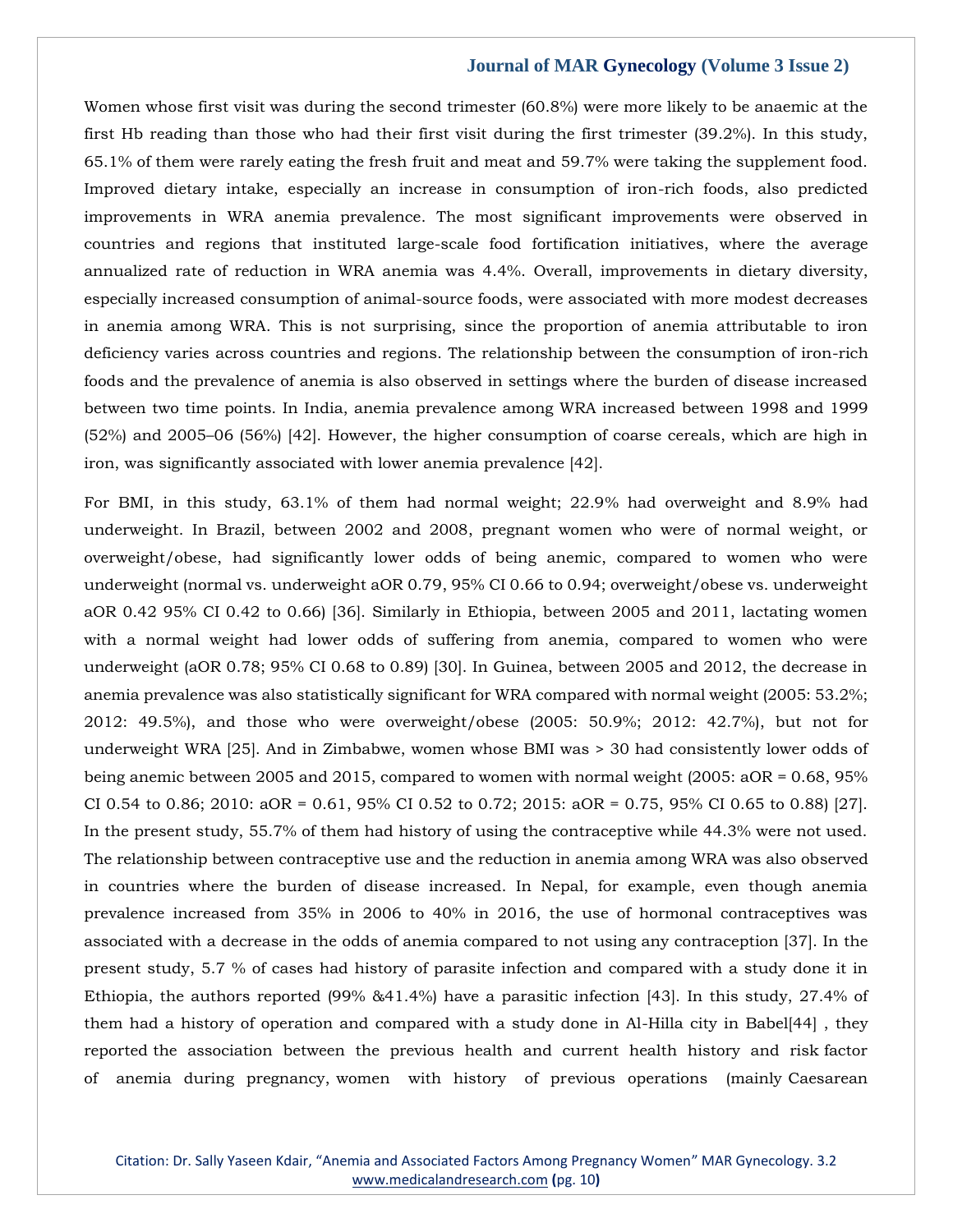Section) were at risk of 2.4 times to have anemia during pregnancy (OR=2.38) and also risk if 21 times if she had a history of parasitic infections (intestinal worm and malaria) (OR=21.15) .

The finding of this study is in agreement with a study which state excessive blood loss from previous caesarean sections leads to iron storage depletion and causes iron deficiency anemia which commonly occurs in pregnant women with women who give birth by caesarean section [ 44-45]Also, the finding is in agreement with a which found the mothers who were infested by parasitic infection were 3.7 times more likely to develop anemia than those who were not infested by parasitic infection during the current pregnancy. This could be due to blood loss caused by parasitic infestations that might put mothers at high risk of iron deficiency anemia [46].

#### **Conclusion and Recommendation**

The present study concluded that there was a association between risk factor of anemia during pregnancy and socio-demographic characteristics of housewives occupation, reproductive history characteristics (primipara , having one or more abortion and short birth interval of less than 2 years), and finally previous and current health history, women with history of previous operations and also risk if she had a history of parasitic infections. Future research should aim to capture more comprehensive information on the country-specific etiology of anemia among WRA. More comprehensive and harmonized data collection would enable a comparison of the disease burden across countries and geographies, as well as providing targeted recommendations for each country and region where the prevalence of anemia among WRA remains high.

#### **References**

1. WHO. "WHO EMRO | Hepatitis | Health Topics." N.p., (2020)11. Mar. Web.

2. Jufar, H. and Zewde, T. Prevalence of Anemia among pregnant women attending antenatal care at Tikur Anbessa Specialized Hospital. Journal of Hematology and Thrombotic Diseases.2014; 2(1): 1–6. 3.

3. Gedefaw, J., Ayele, A., Asres, Y., and Mossie, A. Anaemia and associated factors among pregnant women attending antenatal care clinic in Walayita Sodo town, Southern Ethiopia, Ethiopian Journal of Health Sciences. 2015; 25(2):155–162.

4. World Bank. (2019). Prevalence of Anemia among pregnant women (%), Iraq. Available at: https://data.worldbank.org/indicator/SH.PR5.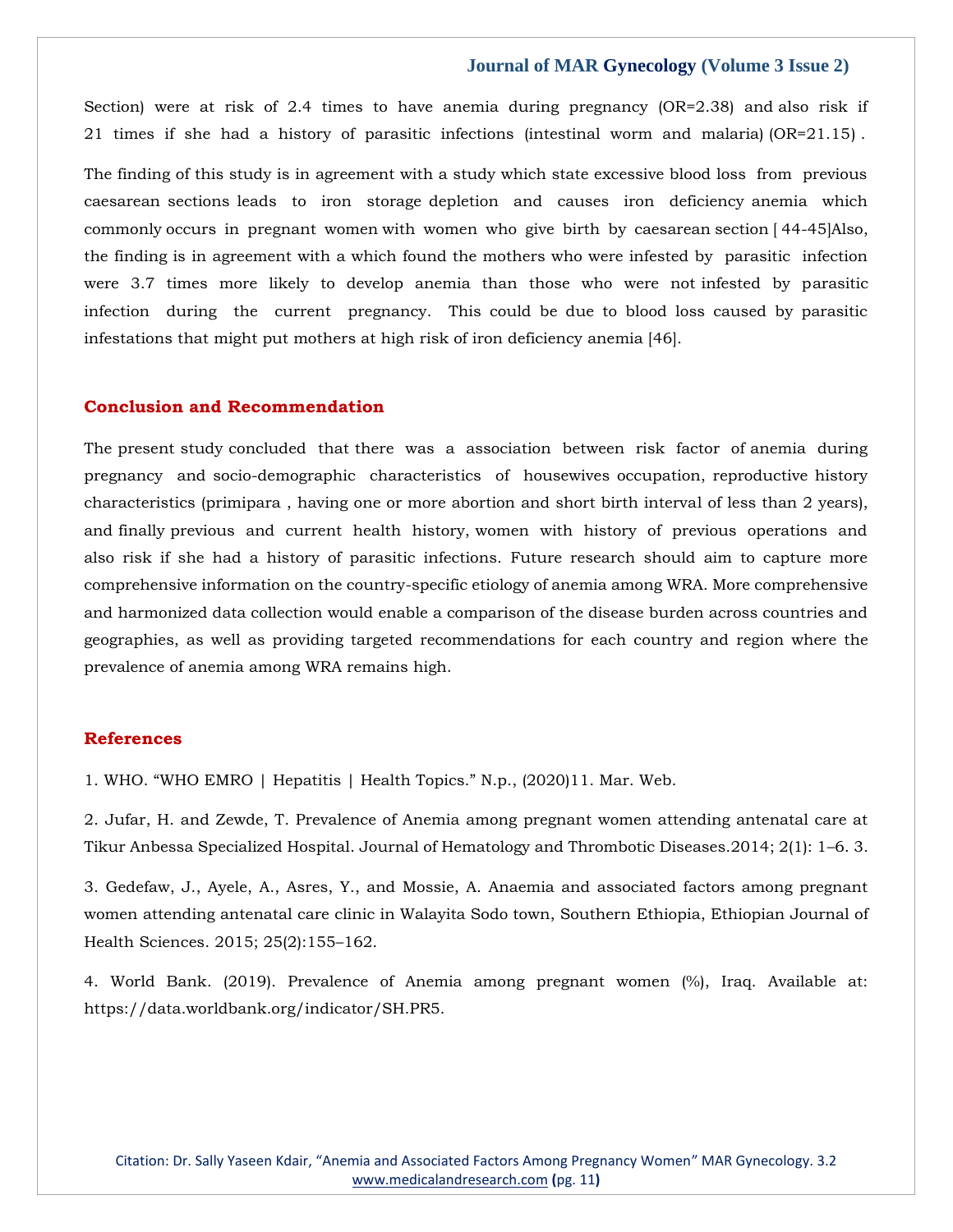5. Okube, O., Mirie, W., Odhiambo, E., Sabina, W. and Habtu, M. (2016) Prevalence and Factors Associated with Anaemia among Pregnant Women Attending Antenatal Clinic in the Second and Third Trimesters at Pumwani Maternity Hospital, Kenya. Open Journal of Obstetrics and Gynecology, 6, 16- 27

6. Tan, F., Xia, Y., Zhang, W., & Jin, X. (2013). Cascading failures of loads in interconnected networks under intentional attack. EPL (Europhysics Letters), 102(2), 28009.

7. Salhan, S., Tripathi, V., Singh, R., &Gaikwad, H. S. (2012). Evaluation of hematological parameters in partial exchange and packed cell transfusion in treatment of severe anemia in pregnancy. Anemia, 2012.

8. Chaparro, C. M., &Suchdev, P. S. (2019). Anemia epidemiology, pathophysiology, and etiology in lowand middle-income countries. Annals of the New York Academy of Sciences, 1450(1), 15.

9. Nivedita K., Shanthini N. (2016). Knowledge, attitude and practisces of pregnant women regarding anemia, iron rich diet and iron supplement, RJRCOG, 5(2):120404.

10. Iuga AOMM. Adherence and health care costs. Risk Manag Healthcare Pol. 2014;4(7):35

11. Sendeku, F. W., Azeze, G. G., & Fenta, S. L. (2020). Adherence to iron-folic acid supplementation among pregnant women in Ethiopia: a systematic review and meta-analysis. BMC pregnancy and childbirth, 20(1), 138.

12. Yadav, U. K., Ghimire, P., Amatya, A., & Lamichhane, A. (2021). Factors Associated with Anemia among Pregnant Women of Underprivileged Ethnic Groups Attending Antenatal Care at Provincial Level Hospital of Province 2, Nepal. Anemia, 2021.

13. Hussain, A. M., Kadhem, Q. I., & Hussain, N. A. (2020). Prevalence of anaemia in a sample of pregnant women in Babylon Governorate, Iraq. Revista Latinoamericana de Hipertension, 15(4), 275- 279.

14. Girma, S., Teshome, T., Worku, M., Solomon, T., Kehulu, S., Aman, R., ... & Gezahegn, H. (2020). Anemia and Associated Factors Among Pregnant Women Attending Antenatal Care at Madda Walabu University Goba Referral Hospital, Bale Zone, Southeast Ethiopia. Journal of Blood Medicine, 11, 479.

15. Chacko, R., Premkumar, U., Josephet, M. et al ., (2016) . Knowledge, attitude, and practice of anemia among pregnant women in government hospital, Indo American Journal of Pharmaceutical Research. 6(11):6988-6992.

16. Suryanarayana, R., Chandrappa, M., Santhuram, A. N., Prathima, S., & Sheela, S. R. (2017). Prospective study on prevalence of anemia of pregnant women and its outcome: A community based study. Journal of family medicine and primary care, 6(4), 739–743.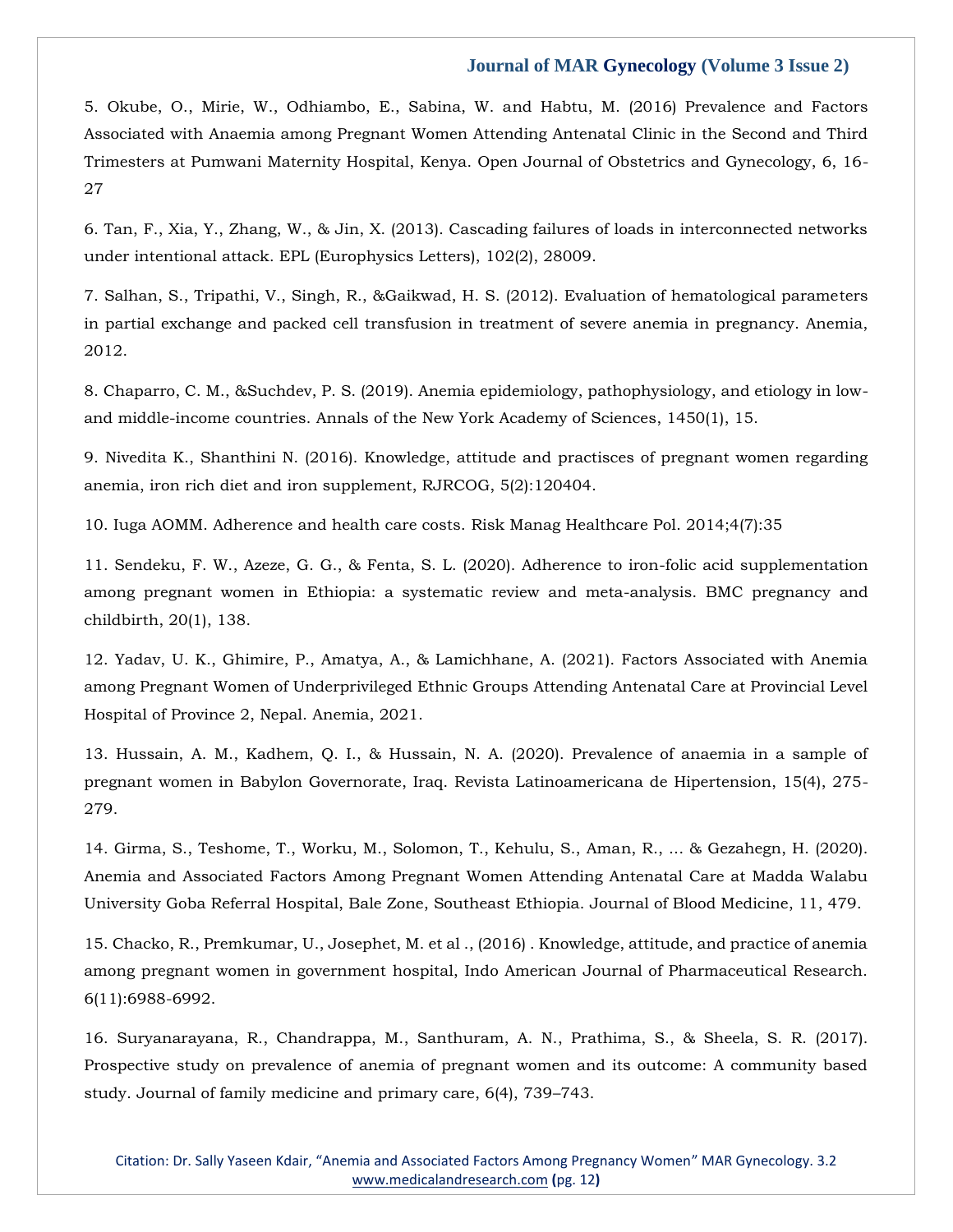17. Geneva. "WHO. The Global Prevalence of Anaemia in 2011." World Health Organization 9.ISBN 978 92 4 156496 0 (2015):43.

18. Haidar J. Prevalence of anaemia, deficiencies of iron and folic acid and their determinants in ethiopian women. J Health Popul Nutr.2010;28(4):359, 68.

19. Khalaf M, Khider D, Kama B. (2018). Anemia in Pregnant Women in Kirkuk Governorate. SAS J. Med; 4(8): 108-115.

20. Challa S, Amirapu P. Surveillance of Anaemia: Mapping and Grading the High-Risk Territories and Populations. J Clin Diagn Res. 2016;10(6):LC01–LC6.

21. Osman, M. O., Nour, T. Y., Bashir, H. M., Roble, A. K., Nur, A. M., &Abdilahi, A. O. (2020). Risk Factors for Anemia Among Pregnant Women Attending the Antenatal Care Unit in Selected Jigjiga Public Health Facilities, Somali Region, East Ethiopia 2019: Unmatched Case–Control Study.Journal of Multidisciplinary Healthcare,13, 769.10.

22. Qadessia.D&Rabea.M, (2019). Effectiveness of Instruction Program on Pregnant Women's Knowledge regarding Anemia at Primary Health Care Centers in Baquba City.Iraqi National Journal of Nursing Specialties,32(2), 19-29

23. Nguyen P.H., Scott S., Avula R., Tran L.M., Menon P. Trends and drivers of change in the prevalence of anaemia among 1 million women and children in India, 2006 to 2016. BMJ Glob. Health. 2018;3:e001010.

24. Chakrabarti S., George N., Majumder M., Raykar N., Scott S. Identifying sociodemographic, programmatic and dietary drivers of anaemia reduction in pregnant Indian women over 10 years. Public Health Nutr. 2018;21:2424–2433.

25. Wirth J., Woodruff B.A., Mamady D., Beauliere J.M., Ayoya M., Rohner F., Teta I. Nutrition trends in the past fifteen years in Guinea: Secondary analysis of cross-sectional data on children, adolescent girls and women. Afr. J. Food Agric. Nutr. Dev. 2019;19:14889–14915.

26. Ara G., Khanam M., Rahman A.S., Islam Z., Farhad S., Sanin K.I., Khan S.S., Rahman M.M., Majoor H., Ahmed T. Effectiveness of micronutrient-fortified rice consumption on anaemia and zinc status among vulnerable women in Bangladesh. PLoS ONE. 2019;14:e0210501.

27. Gona P.N., Gona C.M., Chikwasha V., Haruzivishe C., Mapoma C.C., Rao S.R. Intersection of HIV and Anemia in women of reproductive age: A 10-year analysis of three Zimbabwe demographic health surveys, 2005–2015. BMC Public Health. 2021;21:41.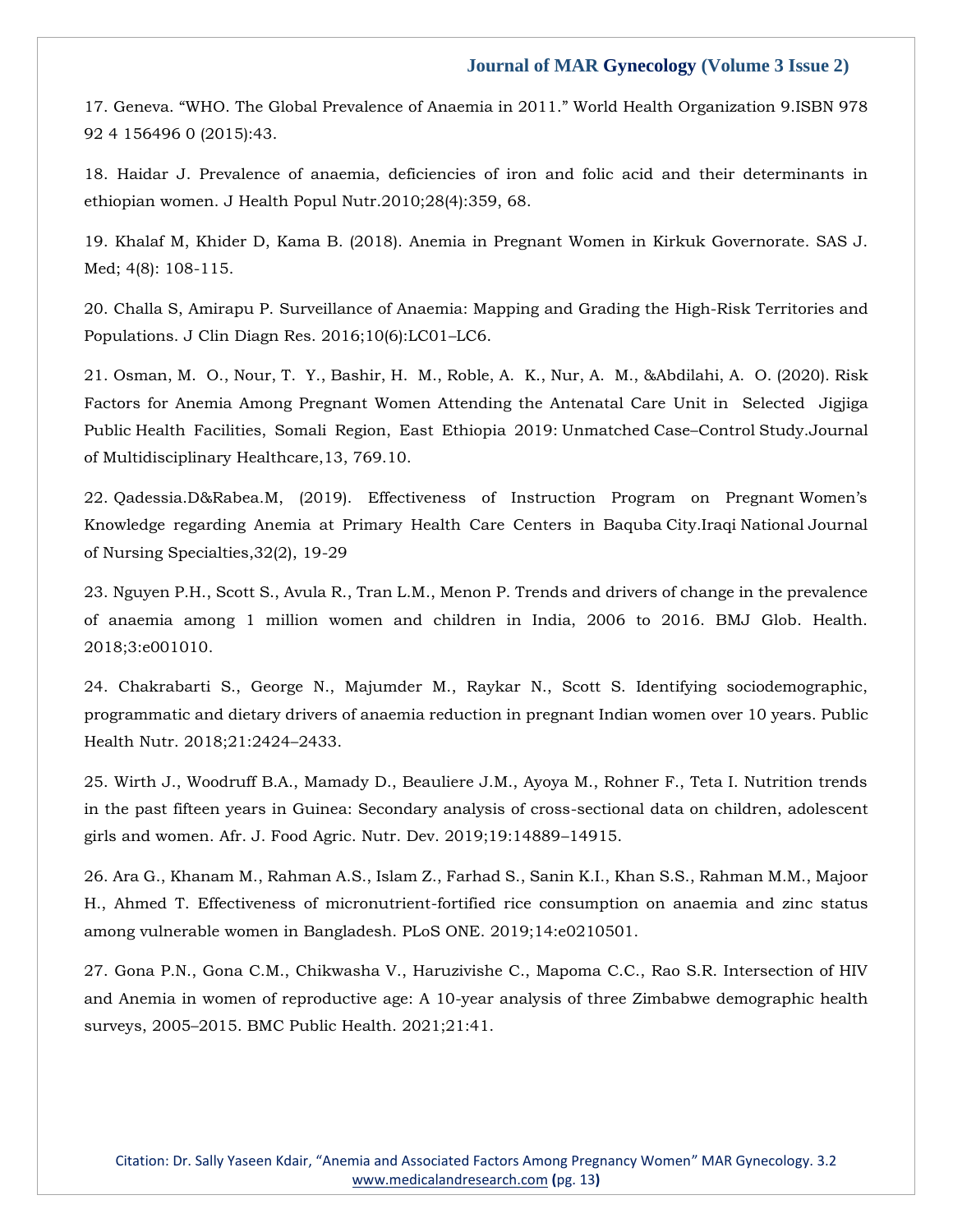28. Heckert J., Headey D.D., Ndiaye B., Brero M., Assey V. Analysis of the Drivers of Change in Women's Anemia in Tanzania 2005–2015. International Food Policy Research Institute (IFPRI); Washington, DC, USA: 2019.

29. Greffeuille V., Sophonneary P., Laillou A., Gauthier L., Hong R., Hong R., Poirot E., Dijkhuizen M., Wieringa F., Berger J. Inequalities in Nutrition between Cambodian Women over the Last 15 Years (2000–2014) Nutrients. 2016;8:224.

30. Lakew Y., Biadgilign S., Haile D. Anaemia prevalence and associated factors among lactating mothers in Ethiopia: Evidence from the 2005 and 2011 demographic and health surveys. BMJ Open. 2015;5:e006001.

31. Iruhiriye E., Olney D.K., Ramani G.V., Heckert J., Niyongira E., Frongillo E.A. Stories of Change— Rwanda, Final Report. International Food Policy Research Institute (IFPRI); Washington, DC, USA: 2019.

32. India State-Level Disease Burden Initiative Malnutrition Collaborators The burden of child and maternal malnutrition and trends in its indicators in the states of India: The Global Burden of Disease Study 1990–2017. Lancet Child Adolesc. Health. 2019; 3:855–870.

33. Zaman, A, H. (2020). Knowledge, attitude and practices among pregnant women about antenatal care, danger sign during pregnancy and adopting family planning method.Journal of Preventive Medicine and Holistic Health,4(1), 10-15.

34. Ameen, W. A. (2019). Safety Measurement among Pregnant Women with Anemia at Babylon Teaching Hospital.Indian Journal of Public Health,10(6), 383.

35. Bellizzi S., Pichierri G., Panu Napodano C.M., Salaris P., Fiamma M., Fozza C., Cegolon L. Iron deficiency anaemia and low BMI among adolescent girls in India: The transition from 2005 to 2015. Public Health Nutr. 2020;24:1577–1582.

36. Fujimori E., Sato A.P., Szarfarc S.C., Veiga G.V., Oliveira V.A., Colli C., Moreira-Araújo R.S., Arruda I.K., Uchimura T.T., Brunken G.S., et al. Anemia in Brazilian pregnant women before and after flour fortification with iron. Rev. Saúde Pública. 2011;45:1027–1035.

37. Rai A., Khan M.N., Thapa S. Trends and determinants of anaemia in women of Nepal: A multilevel analysis. Matern. Child Nutr. 2020;16:e13044.

38. Pei L., Ren L., Wang D., Yan H. Assessment of maternal anemia in rural Western China between 2001 and 2005: A two-level logistic regression approach. BMC Public Health. 2013;13:366.

39. Qin M., Falkingham J., Padmadas S.S. Unpacking the Differential Impact of Family Planning Policies in China: Analysis of Parity Progression Ratios from Retrospective Birth History Data, 1971-2005. J. Biosoc. Sci. 2018;50:800–822.